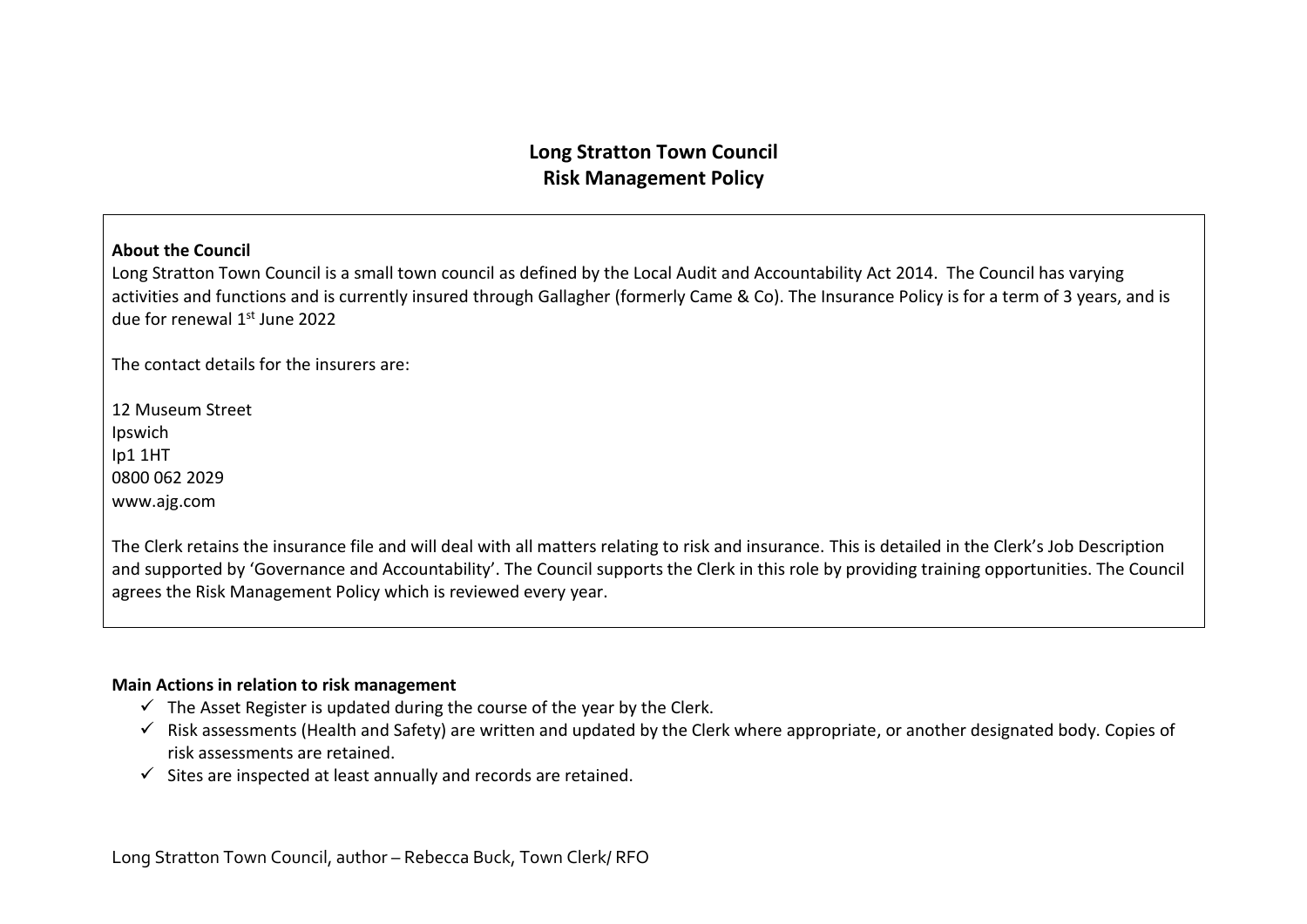- $\checkmark$  Play Areas are inspected weekly and an annual inspection must be carried out by an external qualified inspector. All inspections must be retained for at least 22 years.
- $\checkmark$  The Council reviews the Insurance Policy prior to renewal.
- ✓ Financial Risk Assessments are carried out by the Clerk / Responsible Financial Officer, as required.
- $\checkmark$  Documentation is kept safely and securely.
- $\checkmark$  The Council reviews its systems of Internal Control at least annually.

# **The Risks identified for the Council [Example below]:**

| <b>Risks</b>                                                                                                 | <b>Likelihood v Impact</b>                                                 | <b>Mitigation</b>                                                                                                                                      | By what means                                                                   | <b>Action</b>        |
|--------------------------------------------------------------------------------------------------------------|----------------------------------------------------------------------------|--------------------------------------------------------------------------------------------------------------------------------------------------------|---------------------------------------------------------------------------------|----------------------|
|                                                                                                              | = Risk Rating                                                              |                                                                                                                                                        |                                                                                 |                      |
| <b>Operational</b>                                                                                           |                                                                            |                                                                                                                                                        |                                                                                 |                      |
| Staff<br><b>Town Clerk</b><br><b>Admin Officers</b><br>Direct service<br>officer<br>Cleaner<br>Litter Picker | High<br>Accident at<br>work<br><b>Sickness</b><br>Terminates<br>employment | Employer's Liability in place<br>Lone Worker's Policy<br>Adequate Working Financial Balance<br><b>Business Continuity policy.</b><br>Risk assessments. | <b>Insurance Policy</b><br><b>Budgeted</b>                                      | Clerk and<br>Council |
| Members of the<br>public attending<br>meetings                                                               | Low<br>Accident<br>Incident                                                | <b>Public Liability Insurance</b><br>Visual Inspection - recorded<br>Standing Orders in place                                                          | <b>Insurance Policy</b><br>Council                                              | <b>Clerk</b>         |
| SAM <sub>2</sub>                                                                                             | Medium<br>Roadside<br>$\bullet$<br>accident<br>Lifting heavy<br>equipment  | Risk Assessment and training for use of<br>SAM2 provided<br><b>Public Liability Insurance</b><br>Asset Insurance                                       | Westcotec<br>Council £10 million Public<br>Liability<br><b>Insurance Policy</b> | Clerk<br>arranged    |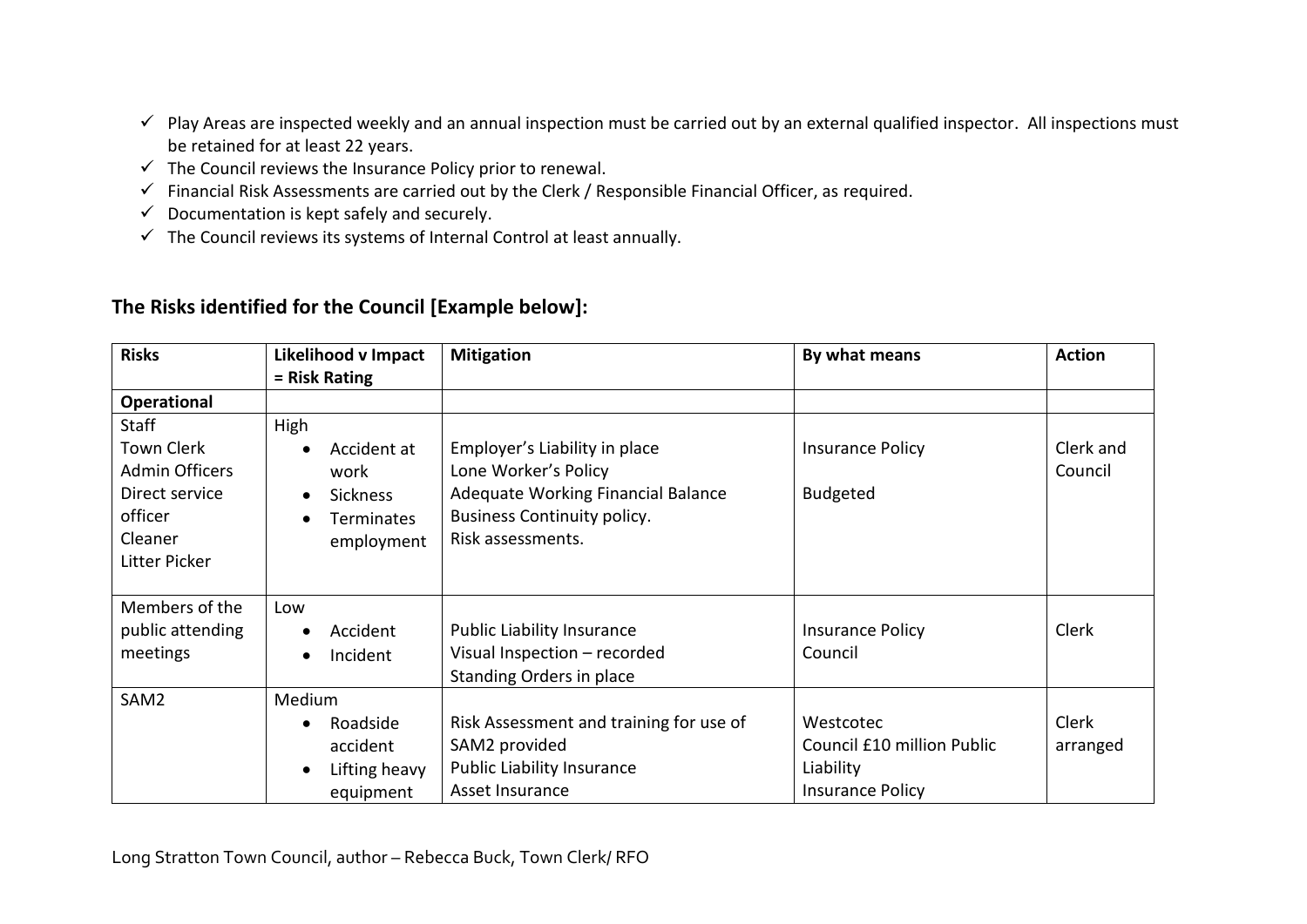|                          |                     |                                                   | Asset Register maintained and | Asset         |
|--------------------------|---------------------|---------------------------------------------------|-------------------------------|---------------|
|                          |                     |                                                   | Insurers advised              | Register      |
|                          |                     |                                                   |                               | updated       |
|                          |                     |                                                   |                               | annually by   |
|                          |                     |                                                   |                               | Clerk         |
| <b>Council buildings</b> | Medium              | Daily and visual checks                           | SSY Group-CCTV                | Managed       |
|                          | Public              | Legionella testing                                | Budget/EMR                    | by Clerk      |
|                          | accident            | EMR for long term maintenance and running         | <b>Council officers</b>       | and Council   |
|                          | Legionella          | costs in the event of loss of use due to critical | Contractors for testing       | officers      |
|                          | Vandalism           | damage                                            | Adequate insurance            |               |
|                          | Loss of             | <b>CCTV</b>                                       | <b>Public liability</b>       |               |
|                          | income              | Insurance                                         |                               |               |
| Assets                   | Medium              | Asset register                                    | Insurance policy              | Clerk         |
|                          | Public<br>$\bullet$ | Daily and weekly visual checks                    | Budget/EMR                    | and           |
|                          | accident            | Adequate insurance                                | <b>Council Officers</b>       | Council       |
|                          | Vandalism           | EMR for long term asset maintenance               |                               | officers.     |
|                          | Theft               | Equipment stamped with LSPC/ LSTC                 |                               |               |
| Contractors              | Medium              |                                                   | <b>Insurance Policy</b>       |               |
|                          | Public              | <b>Public Liability Insurance</b>                 | Council and Contractor (£10   | <b>Clerk</b>  |
|                          | accident            | Contractors own Public Liability                  | million)                      |               |
| <b>Risks</b>             | Likelihood v Impact | <b>Mitigation</b>                                 | By what means                 | <b>Action</b> |
|                          | = Risk Rating       |                                                   |                               |               |
| <b>Financial</b>         |                     |                                                   |                               |               |
| Cash flow and            | Medium              | <b>Budget prepared</b>                            | Clerk / RFO                   | Council to    |
| end of year              |                     | Budget Monitoring document provided to            |                               | agree and     |
| balance                  |                     | members                                           |                               | review        |
|                          |                     | Reserve funds allocated                           |                               |               |
|                          |                     | Fidelity Guarantee in place                       | <b>Insurance Policy</b>       |               |
|                          |                     | Internal Controls in place                        | Policies reviewed annually    |               |
|                          |                     | VAT returns Quarterly                             | Making tax digital            |               |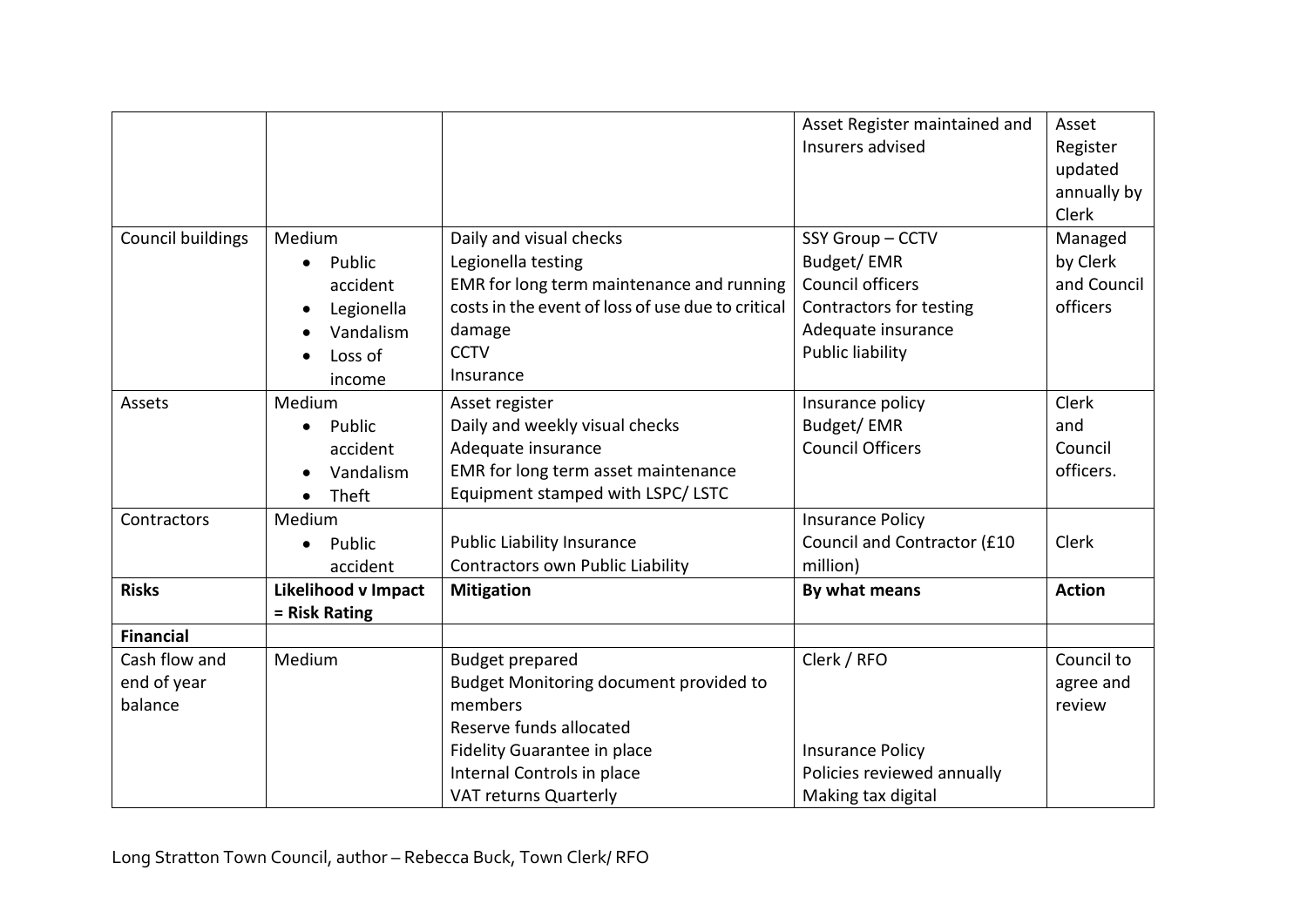| Handling of cash  | Medium | Two people designated to count and bank      | Clerk/RFO                     | Council to |
|-------------------|--------|----------------------------------------------|-------------------------------|------------|
| at events         |        | cash before and after events.                | Minimum of 1 Councillor.      | agree and  |
|                   |        | <b>Financial Regulations</b>                 |                               | review     |
|                   |        | Council credit card to be used in place of   |                               |            |
|                   |        | petty cash.                                  |                               |            |
| Loss of cash      | Medium | Fidelity guarantee in place.                 | Insurance policy              | Internal   |
| through theft or  |        | Robust internal controls                     | Internal scrutineer in place  | Scrutineer |
| dishonesty        |        | Internal scrutineer spot checks              | carrying out spot checks of   | Clerk/RFO  |
|                   |        | Good banking arrangements defined by         | invoices and governance.      |            |
|                   |        | Governance and Accountability                | Standing order and Financial  | Council    |
|                   |        |                                              | Regulations reviewed annually |            |
|                   |        |                                              | GPOC in place reviewed every  |            |
|                   |        |                                              | 4 years with elections        |            |
| Lack of Financial | Low    | Complete audit history in files in a secure  | Clerk/RFO                     | Clerk/RFO  |
| Records           |        | location of 6 years plus current year        |                               |            |
| Audit challenges  | Medium | Audit control policies in place and reviewed | Clerk / RFO                   | Council to |
|                   |        |                                              |                               | agree and  |
|                   |        |                                              |                               | review     |
| Data Protection   | Medium | DPO appointed                                | Clerk / RFO                   | Council to |
|                   |        | <b>Clerk and Councillors trained</b>         | Clerk / Councillors           | agree and  |
|                   |        | Finance Committee has delegated power to     | <b>Finance Committee</b>      | review     |
|                   |        | manage the process in the first instance.    |                               |            |
|                   |        | Data Protection Policy adopted               | Council                       |            |